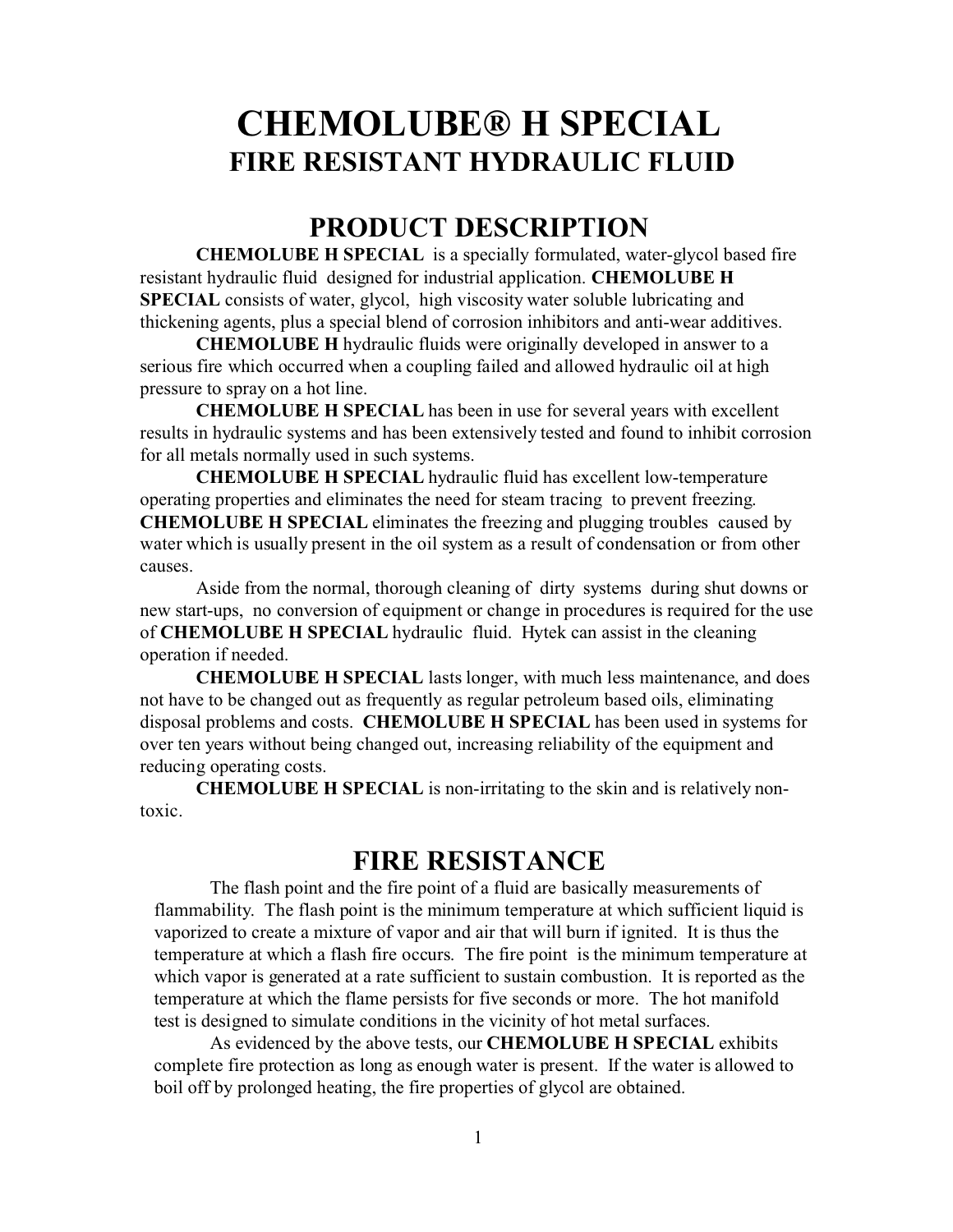#### **TYPICAL PROPERTIES OF CHEMOLUBE® H SPECIAL**

| Appearance                                                                                                                               | Clear Red                                       |
|------------------------------------------------------------------------------------------------------------------------------------------|-------------------------------------------------|
| Specific Gravity @ $20/20$ °C                                                                                                            | 1.087                                           |
| Density, lb/gal                                                                                                                          | 9.05                                            |
| Refractive Index, Brix                                                                                                                   | 43                                              |
| Viscosity<br>200°F, centistokes/SUS<br>150°F, centistokes/SUS<br>100°F, centistokes/SUS<br>50°F, centistokes/SUS<br>0°F, centistokes/SUS | 11/62<br>19/93<br>43/200<br>120/556<br>600/2800 |
| Viscosity Index                                                                                                                          | 210                                             |
| Pour Point, °F                                                                                                                           | Below -40                                       |
| pH (approx.)                                                                                                                             | 9.6                                             |
| Percent Water (approx.)                                                                                                                  | 44                                              |
| Reserve Alkalinity (ml 0.1 N HCl/10 ml sample)                                                                                           | $13 - 20$                                       |
| Rust Test (ASTMD665)                                                                                                                     | Pass                                            |
| ASTM D-2882 Pump Test                                                                                                                    | Pass                                            |
| Flash Point, <sup>o</sup> F (Cleveland Open Cup)                                                                                         | None                                            |
| Fire Point, <sup>o</sup> F (Cleveland Open Cup)                                                                                          | No Fire                                         |
| Hot Manifold Test                                                                                                                        | No Flame                                        |

The above values are representative of current production. Some are controlled by manufacturing specifications, while others are not. All of them may vary within modest ranges.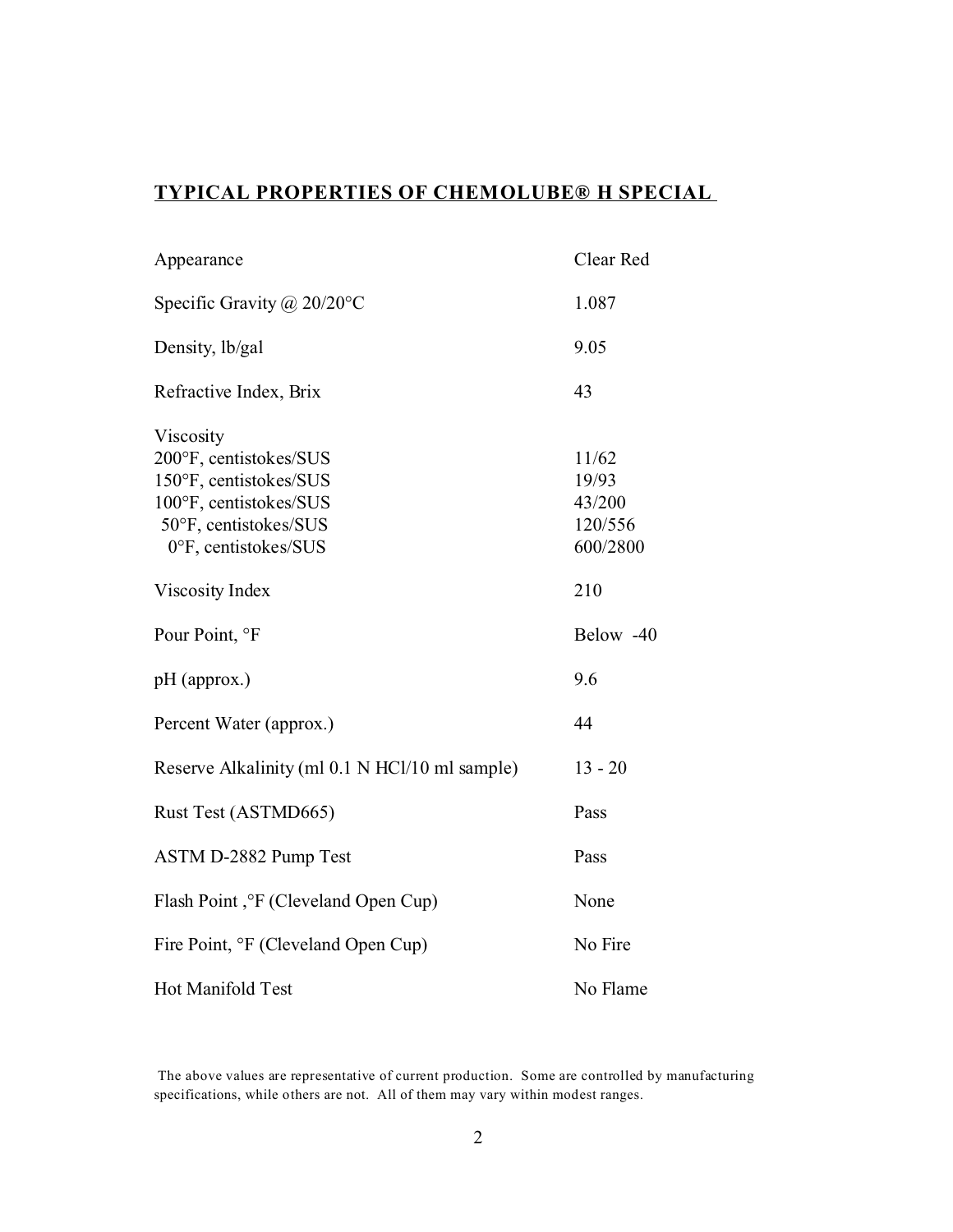## **FLUID MAINTENANCE**

The viscosity, pH and appearance of **CHEMOLUBE H SPECIAL** should be monitored routinely. The viscosity is directly related to water content. The water content of the system is easiest determined by measuring viscosity as follows:

| Viscosity $\omega$ 100°F (SUS) | % Water |
|--------------------------------|---------|
| $96 - 100$                     | 56      |
| $101 - 110$                    | 55      |
| $111 - 115$                    | 54      |
| $116 - 120$                    | 53      |
| $121 - 128$                    | 52      |
| $129 - 135$                    | 51      |
| $136 - 145$                    | 50      |
| $146 - 150$                    | 49      |
| $151 - 165$                    | 48      |
| $166 - 175$                    | 47      |
| $176 - 185$                    | 46      |
| 186 - 195                      | 45      |
| $196 - 205$                    | 44      |
| $206 - 220$                    | 43      |
| $221 - 230$                    | 42      |
| $231 - 245$                    | 41      |
| <u>246 - 260</u>               | 40      |
| $261 - 280$                    | 39      |
| 281 - 295                      | 38      |
| $296 - 310$                    | 37      |
| $311 - 330$                    | 36      |
| $331 - 350$                    | 35      |
| $351 - 370$                    | 34      |
| 371 - 390                      | 33      |
| $391 - 410$                    | 32      |
| $411 - 435$                    | 31      |
| $436 - 460$                    | 30      |
| $461 - 485$                    | 29      |
| $486 - 510$                    | 28      |
| $511 - 535$                    | 27      |
| $536 - 570$                    | 26      |
| $571 - 600$                    | 25      |

If an open system is operated at excessive temperatures (above 150°F) over a period of time, water may be lost through evaporation and the viscosity of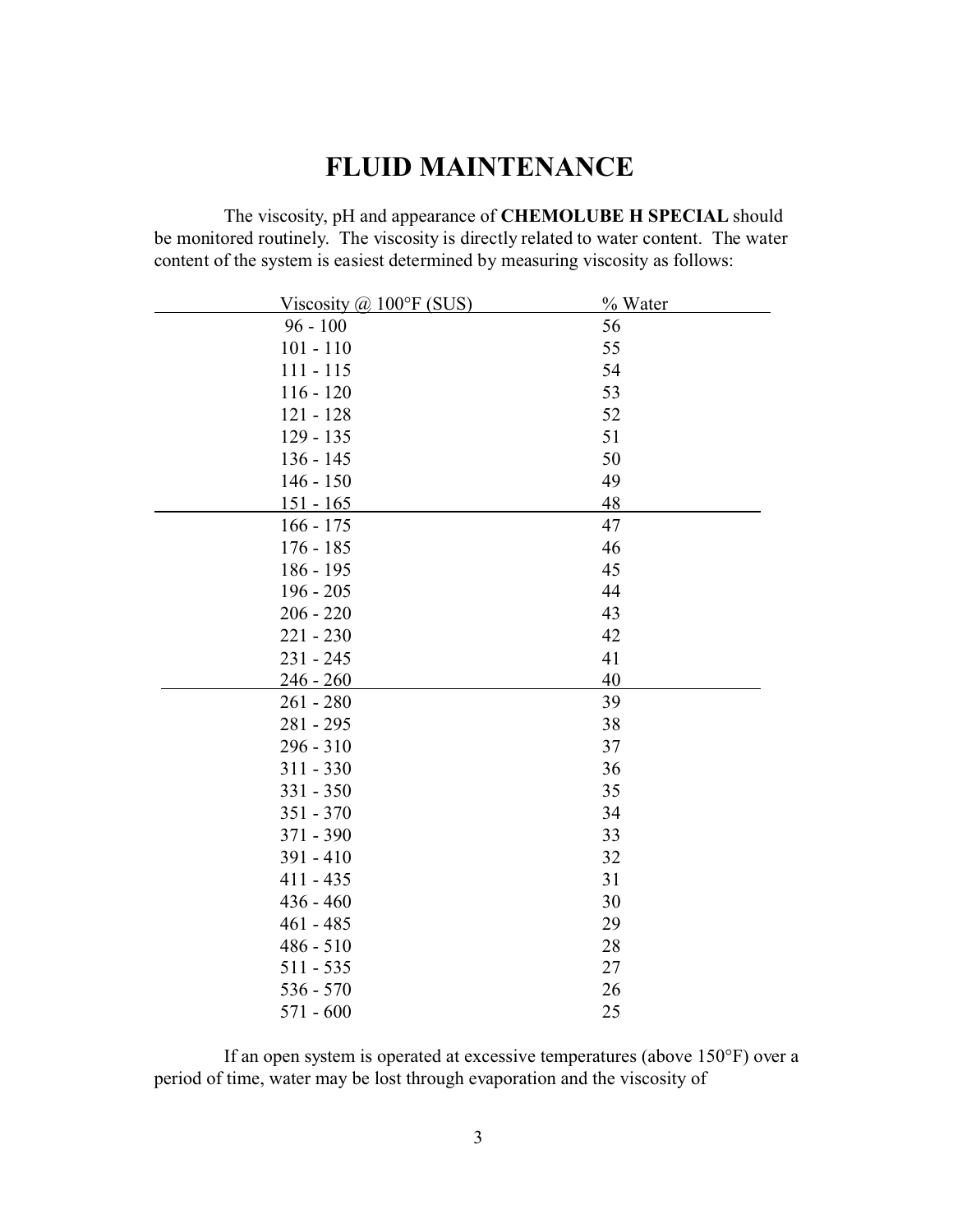the system will increase. It has been our experience that this is a very rare occurance. If a substantial amount of water is lost, the fire resistance of the fluid starts to decrease. If the viscosity increases to above 260 SUS at 100°F, distilled or de-ionized water should be added to the unit. Our office should be contacted in order to establish the reason for the water loss and also to determine the amount of water to be added.

Although **CHEMOLUBE H SPECIAL** contains excess vapor phase inhibitors, some can also be lost by accompanying water losses over extended periods or by fluid contamination. We monitor this by reserve alkalinity tests and if necessary, we recommend that a small amount (usually one quart for every 25 gallons of water) of vapor phase inhibitor be added when adding water.

The pH should be kept between 9.2 and 10. If the pH is not within these limits, it is an indication of contamination in the system or loss of vapor phase inhibitor, and our office should be notified immediately.

The appearance of **CHEMOLUBE H SPECIAL** hydraulic fluid should remain clear and bright red in color. During startup of a new unit or after converting your system to **CHEMOLUBE H SPECIAL** from another type fluid, the monitoring should be scheduled more frequently than when normal operation has been established. We recommend a frequent check for the first week of operation, then weekly for one month and finally quarterly checks are adequate.

Because most failures are due to dirty or contaminated fluids caused by particulate contamination, it is very important that a dirty system be properly cleaned before adding **CHEMOLUBE H SPECIAL** hydraulic fluid. During the initial period of operation, the filters should be checked and cleaned or replaced as required. This is particularly true when using **CHEMOLUBE H SPECIAL** fluid for the first time since the solvency action of **CHEMOLUBE H SPECIAL** will pick up any impurities and keep them in suspension. Of course this will eventually result in an efficient, clean system with a minimum of maintenance.

As a service to our customers, Hytek will test samples of the **CHEMOLUBE H SPECIAL**. We will send you a complete technical service report and make any recommendations we feel are necessary if the fluid does not meet our specifications.

Drums containing **CHEMOLUBE H SPECIAL** hydraulic fluid should preferably be stored indoors and have been stored for up to five years without showing any deterioration. We have not had any occasion to store this fluid in drums for longer periods than five years, but **CHEMOLUBE H SPECIAL** samples kept in glass appear to have unlimited shelf life.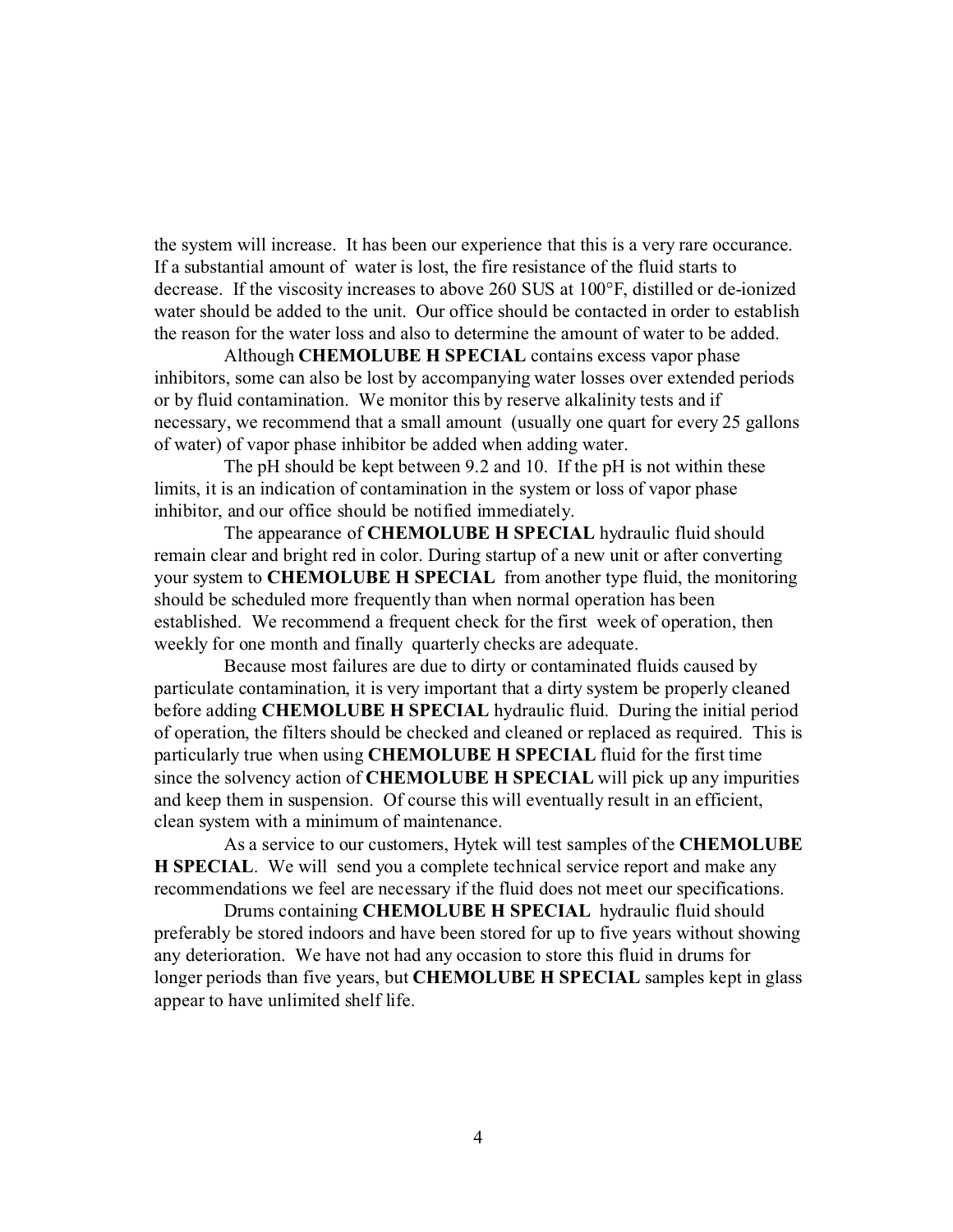# **COMPATIBILITY**

**CHEMOLUBE H SPECIAL** hydraulic fluid has been inhibited against corrosion of iron, steel, copper alloys and show excellent corrosion protection both in the liquid and vapor phase. Zinc, cadmium, magnesium, lead and unanodized aluminum should be avoided.

**CHEMOLUBE H SPECIAL** hydraulic fluid has less effect than regular oil on the various physical properties such as tensile strength, elongation, hardness, and swelling of elastomeric sealing and packing materials. This is readily understandable, because glycols are not miscible in oils and greases or hydrocarbon polymers, and thus have little tendency to extract or dissolve the various components of gasket materials. **CHEMOLUBE H SPECIAL** is compatible with natural rubber, SBR, neoprene, EPR, nitrile, butyl, viton, etc. Materials like cork, leather, and untreated cotton or cellulose which tend to soften, swell, or disintegrate in water should be avoided.

**CHEMOLUBE H SPECIAL** hydraulic fluid is completely miscible with water but should not be mixed with other types of fluids such as phosphate esters, petroleum oils or emulsions.

Since the solvent action of **CHEMOLUBE H SPECIAL** hydraulic fluid will remove most paints, we do not recommend painting the interior of a system or any part coming in touch with the hydraulic fluid. If paints are desired, please consult with the paint manufacturer and our office to ascertain that a compatible paint is being used.

Pipes can be assembled with any good grade of pipe compound. We particularly recommend using teflon ribbon.

## **PRODUCT SAFETY**

Experience in industry with **CHEMOLUBE H SPECIAL** has not shown the existence of health hazards with its use. With the exception of internal consumption, it is a fluid of low acute toxicity. Proper precautions should be used in handling the fluids. Contact with eyes and prolonged or repeated skin contact should be avoided. Do not breathe vapors. Remove contaminated clothing and wash skin thoroughly with soap and water immediately following exposure.

Information on health effects and their management, and on any recommended safety procedures, may be found in our Material Safety Data Sheet for **CHEMOLUBE H SPECIAL** hydraulic fluid.

**CHEMOLUBE H SPECIAL** is not regulated by the Department of Transportation. The freight classification is "hydraulic systems fluid", therefore it does not have hazard classifications, DOT warning labels or identification numbers.